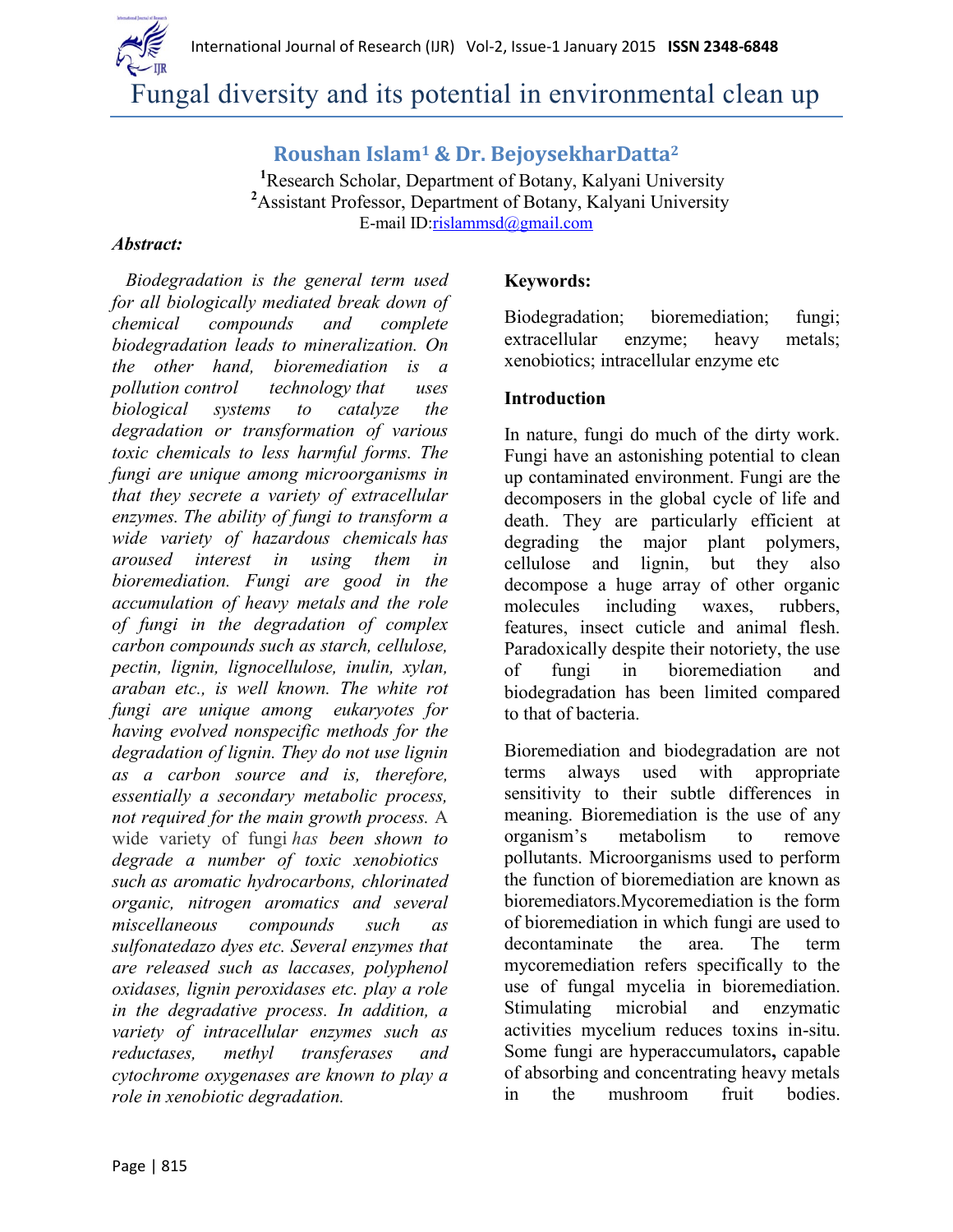

Biodegradation is the biologically mediated breakdown of chemical compounds. When biodegradation is complete the process is called mineralization i.e. total breakdown of organic molecules into water, CO2 and/or other inorganic end products.

One of the primary roles of fungi in ecosystem is decomposition**,** which is performed by the mycelium. The mycelium secretes extracellular enzymes and acids that break down lignin and cellulose**,** the two main building blocks of plant fiber. These are organic compounds composed of long chains carbon and hydrogen, structurally similar to many organic pollutants. The key to mycoremediation is determining the right fungal species to target a specific pollutant. Virtually all natural organic compounds can be degraded by one or more fungal species for the production of a variety of enzymes such as amylases, lipases and proteases.

There are many factors that affect the rate and ability of fungi to break down pollutants. Temperature controls the rate at which contaminants are broken down. Low temperature slows the process and warm temperature speed it up. Fungi prefer slightly acidic p H for biodegradation and bioremediation. Oxygen is also essential for fungal metabolism. The initial step of hydrocarbon degradation involves adding oxygen to the hydrocarbon. So, lack of oxygen in the environment slows the process. Fungal colonization is also affected by soil texture, p H and presence of inhibitory compounds.In one conducted experiment, a plot of soil contaminated with diesel oil was inoculated with mycelia of oyster mushroom. After 4 weeks, more than 95% of many of the PAHs (polycyclic aromatic hydrocarbons) had been reduced to non-toxic components in the myceliainoculated plots. It appears that natural microbial community participates with the fungi to break down contaminants, eventually into carbon dioxide and water. Wood-degrading fungi are particularly effective in breaking down aromatic pollutants (toxic components of petroleum), as well as chlorinated compounds. Two species of Eucadorian fungus *Pestalotiopsis* are capable of consuming polyurethane in aerobic and anaerobic conditions, such as found at bottom of landfills. Mycofiltrationis a similar process, using fungal mycelia to filter toxic wastes and microorganisms from water in soil.

Many environments are characterized by low or elevated temperatures, acidic or alkaline pH, high salt concentrations, or high pressure. Extremophilic microorganisms are adapted to grow and thrive under these adverse conditions. Hydrocarbon degrading extremophiles are thus ideal candidates for the biological treatment of polluted extreme habitats. In this review we summarize the recent developments, obtained both in laboratory and field studies, in fungal biodegradation and bioremediation of contaminants that are of environmental concern in extreme habitats.

## **Mechanism of fungal degradation:**

Fungi share a unique nutritional strategy, i.e their cells secrete extracellular enzymes which break down potential food sources, which are then absorbed back into the fungal colony. Any discussion on fungal biodegradation must cover an extraordinary amount of catalytic activity. The decomposition of ligninocellulose is probably the single most important degradative event in earth's carbon cycle. The utilization and transformation of dead remains of other organism is essential to the earth's economy. An enormous ecological literature exists on the role of fungi as primary and secondary decomposers in these classic cycles of nature.

From human perspective the power of fungal enzymes is Janus-faced**.** Molds destroy more foods than any other microorganisms. They destroy standing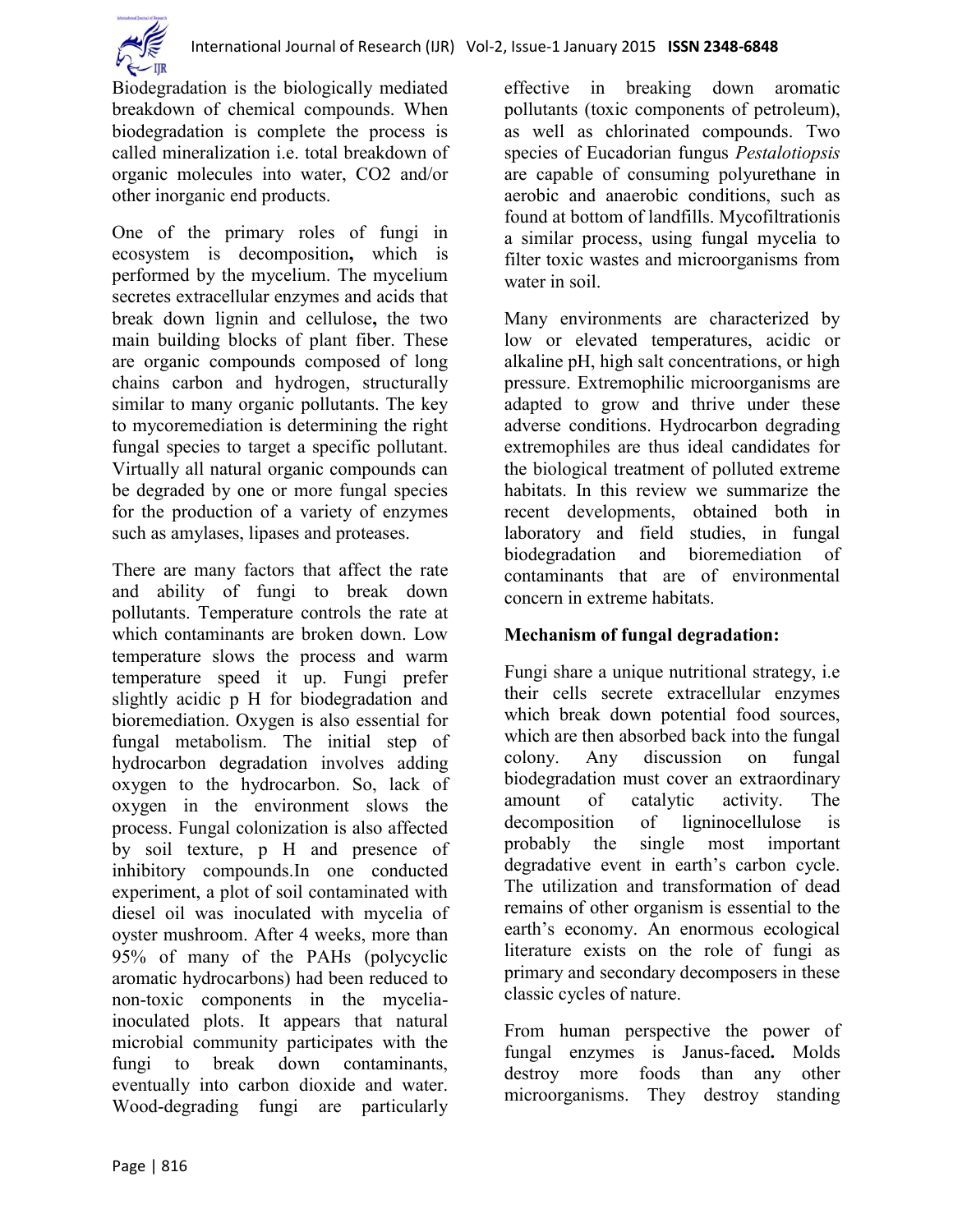

timbers, finished wood products, fibers and a wide range of noncellulosic products such as plastics, fuels, paints, glues, drugs and other human artifacts. On the hand, many of the old biotechnological practices are also based on fungal catalytic power: baking, brewing, wine fermentation, production of certain cheeses and the koji process are ancient examples of the way humans have employed fungi for their own benefit. In the  $20<sup>th</sup>$ century, numerous fungal hydrolytic enzymes involved in the degradation of relatively simple biopolymers such as starch and proteins which were utilized within the industrial settings. These include fungal amylases, glucoamylases, lipases, pectinases andproteases. Fungal cellulases provide a good example of the contrasting faces of a single enzymatic capability. DuringWorld

War II, research by the US army on the microbial destruction of military clothing and tents led to the characterization of the cellulolytic mold*Trichodermareesei.* Continuing research on *T. reesei* identified a complete set of cellulase enzymes required for breakdown of cellulose to glucose. These enzymes now promise the potential of converting waste cellulosics into foods for our burgeoning population and have been the subject of intense molecular biology research. Although cellulose produced glucose is not yet economically competitive, another traditional fungal process is mushroom cultivation. These and some other examples of economically advantageous uses of fungal degradation are displayed in the following table:

| <b>Process</b> | <b>Substrate</b>                    | <b>Species</b>                             |  |
|----------------|-------------------------------------|--------------------------------------------|--|
| Composting     | Straw, manure, agricultural         | Consortia of fungi, usually                |  |
|                | waste, bark                         | uncharacterized                            |  |
| Mushroom       | Lignocellulose, animalmanure, sawdu | Agaricusbisporus, Pleurotusostreatus, Le   |  |
| cultivation    | st, wood logs                       | ntinusodoides                              |  |
| Single cell    | Alkanes, brewery wastes, molasses,  | Yeasts e.g. Candida tropicalis, C. utilis, |  |
| protein        | sulphate waste liquid               | Saccharomyces carlsbergensis,              |  |
| production     |                                     | Paecilomycesvarioti                        |  |
| Solid waste    | Sludge/sweage pulp and paper mill   | Coriolusversicolor,                        |  |
| treatment      | effluents                           | Phanerochaetechrusosporium                 |  |
| Waste water    | Distillery waste, Kraft bleaching   | Yeasts especially Candida utilis,          |  |
| treatment      | effluent, Tannery effluent          | Aspergillus, Penicellium.                  |  |

Fungi are also good at bioaccumulation of heavy metals. Many species can absorb cadmium,lead, copper, mercury and zinc into their mycelium and spores. Sometimes the walls of dead fungi bind better than living ones. Systems using *Rhizopusarrhizus* have been developed for treating uranium and thorium**.** Spent fungal biomass from industrial fermentations is an available resource for the concentration of heavy metal contamination.

Fungi play several ecological roles in rhizosphere such as symbiontic, pathosistic and saprotrophic ones. In particular, the last one is strongly related to the bioremediation potentiality of rhizosphere fungi. Among pioneer saprotrophic fungi, there are several species of *Mucor, Rhizopus* and high sporulating mitosporic fungi (deuteromycetes) and species of zygomycetes are characterized by their abilty to decrease the concentration of organic pollutants. They accumulate toxic compounds in intracellular lipid vesicles and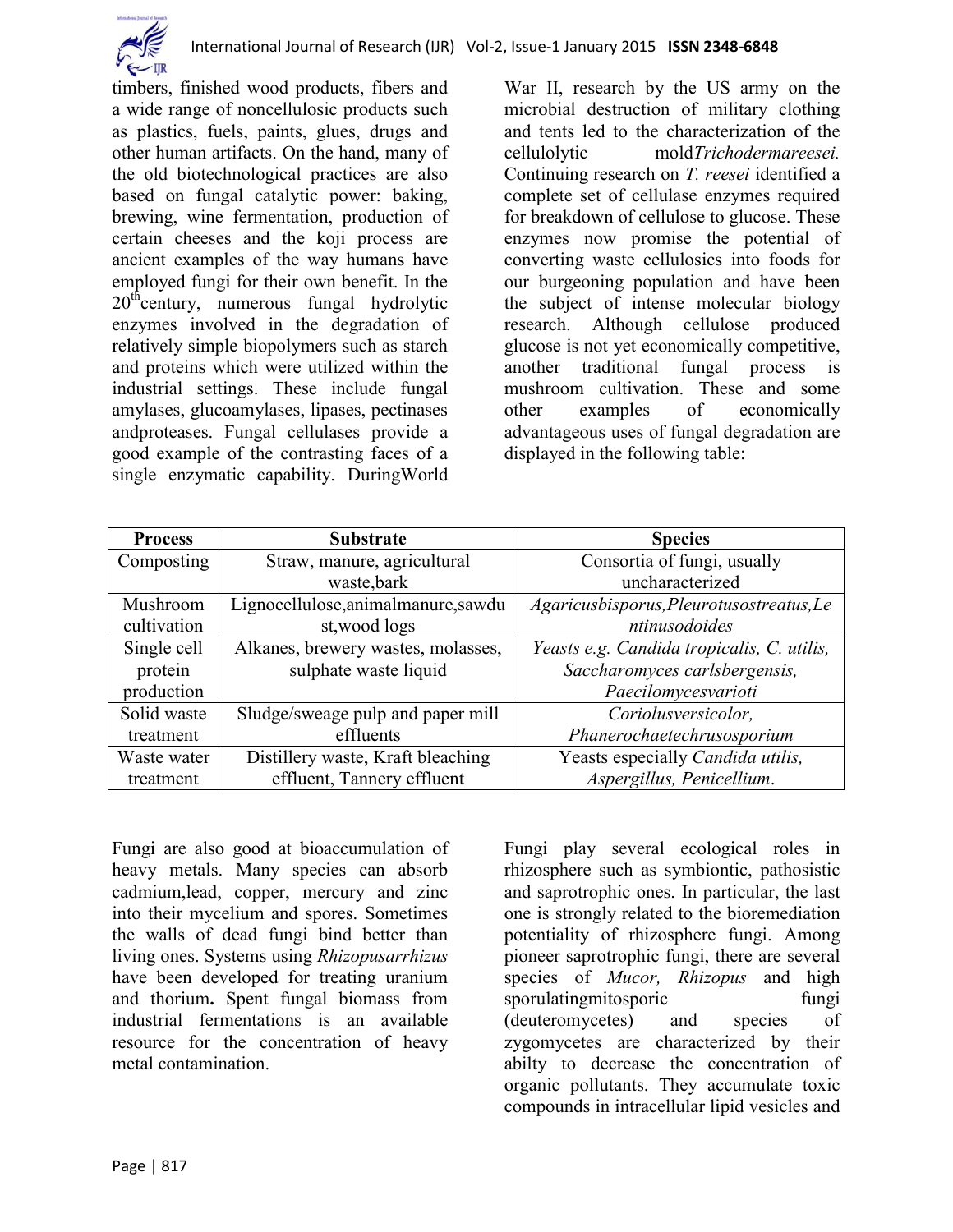

these vesicles have roles in biodegradation too. Species belonging to the genera *Trichoderma, Fusarium, Penicillium, Aspergillus, Cladosporium, Mortierella, Beauveria*, and *Engyodontium* are some examples of the fungi that have recently described as tolerant to a variety of pollutants and indicated as potential bioremediation agents in soil.

To date, the most sophisticated fungal approaches to environmental clean-up have grown out of prior research on degradation of petroleum hydrocarbons and on the adaptation of research on fungal treatment of lignocellulytic wastes in the pulp and paper industry. The ability to grow on petroleum hydrocarbons is wide spread among the fungi. Jet crashes caused by blocked fuel lines due to growth of *Cladosporiumresinae***,** first reported during World War II, are among the most dramatic negative consequences of the ability of fungi to thrive in extreme habitats. Considerable information is available about the mycological flora associated with marine petroleum spills. On the industrial side, the years of research on single cell protein, instituted with the goal of turning petroleum hydrocarbons into feed, have paid off in the study of the enzymatic mechanisms used by yeasts and other microorganisms in the biodegradation of petroleum wastes for environ mental remediation. Cytochrome P-450s are mixed function oxidases (monooxygenases), derived from a super family of genes, which are involved in many steps of petroleum degradation and biotransformation of a variety of environmental pollutants. Both detoxification and activation are associated with the action of cytochrome P-450. Fungalmonooxygenases are more similar to mammalians than to bacterial counterpart. Sarialani has presented a particular through review of these enzymes, and Kellneret, al have discussed theiruse in bioremediation. Extensive biochemical and genetic data are available for several yeasts. There is also a large literature surrounding the aseptate filamentous species*Cinninghamellaelegans*. Similarly and even to a greater extent, research on pulp waste treatment, such as decolorization of effluent from kraft pulp mills**,** and the subsequent mushrooming of research on white rot fungi have shown the power of wood-decaying species against a surprisingly large battery of environmental contaminanats. Recent advances in the use of fungi in environmental remediation and biotechnology have been summarized by Paszczynski and Crawford.

Among other fungi used in bioremediation, the yeasts, e.g., *Candida tropicalis, Saccharomyces cerevisiae, S. carlbergensis* and *Candida utilis* are important in clearing industrial effluents of unwanted chemicals. *Agaricusbisporus* and *Lentinusol oides* are important in lignocellulose decomposition. *Coriusversicolor* is important in cleaning up pulp and paper mill wastes. Consortia of fungi are used in composting, the most useful waste disposal practice. Phenolic azo dyes have been shown to be oxidized by the enzyme laccase produced by *Pyriculariaoryzae.*

#### *Phanerochaetechrysosporium***- an emerging model system for bioremediation:**

Among filamentous fungi, *Phanerochaetechrysosporium* has emerged as the model system for studying xenobiotic degradation. A great deal remains to be learned about the fundamentals of how this white rot fungus mineralizes pollutants. Not surprisingly, even less is known about the degradative mechanisms used by fungi in general. Oxidative enzymes play a major role, but organic acids and chelators excreted by the fungus also contribute to the process. Many of the toxic chemicals mineralized by fungi are already highly oxidized. The ability of fungi to lower the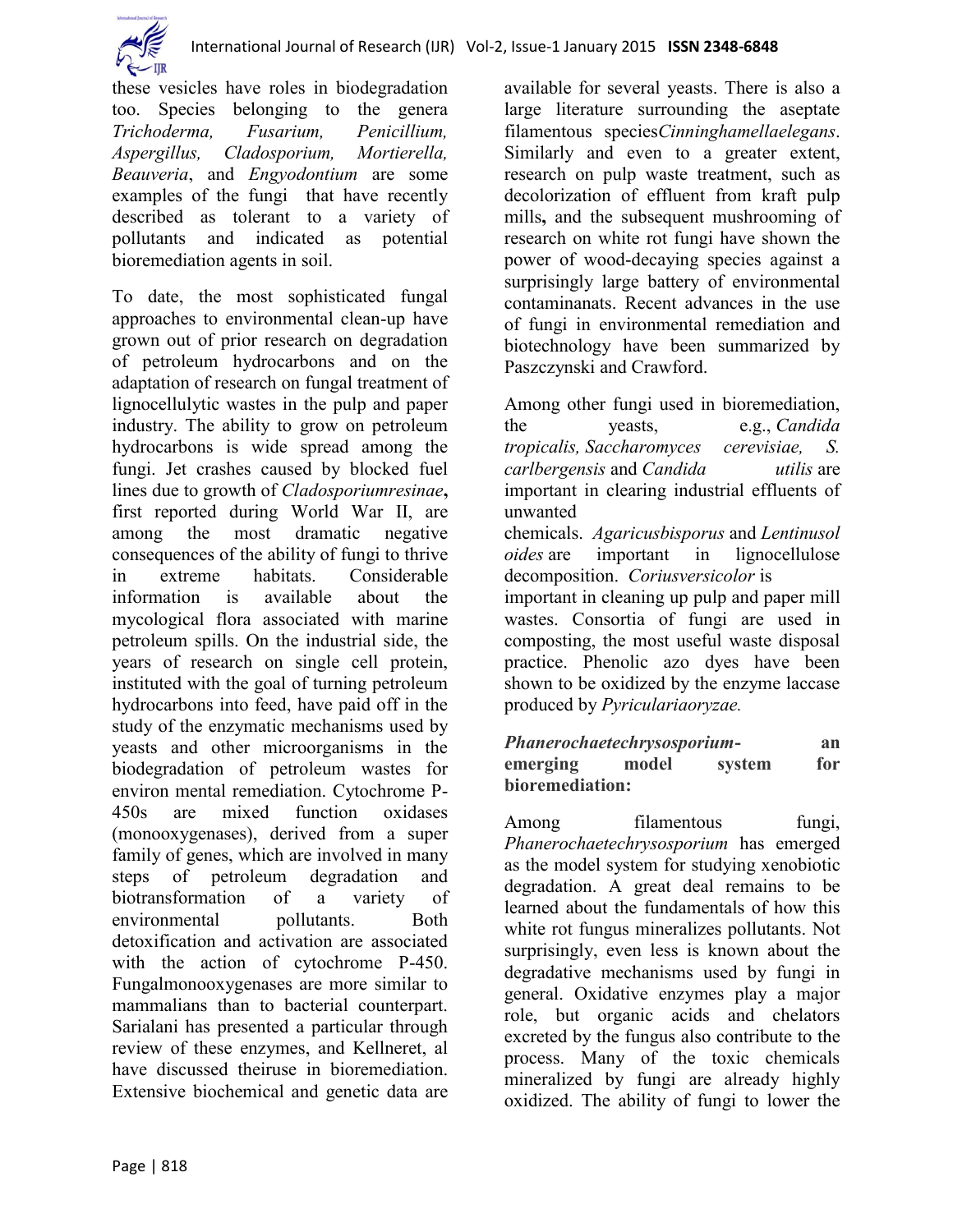

pH of their environment appears to be involved in the reduction of some of these compounds.

*Phanerochaetechrysosporium* is a higher basidiomycete belonging to the white rot group of fungi. It is the best studied ligninolytic fungi, a group whose natural habitat is forest litter and rotting wood. White rot fungi are unique among eukaryotes in having evolved nonspecific mechanisms for degrading lignin. Lignin is unlike many natural polymers in that it consists of irregular phenylpropanoid units united by nonhydrolysable carbon-carbon and ether bonds. Lignin contains chiral carbons in the both L and D configuration, and this stereo irregularity renders it still more resistant to attack by most microorganisms. Nevertheless, many extracellular ligninolytic enzymes produced by white rot fungi can catalyze the breakdown of lignin.

*Phanerochaetechrysosporium* has been shown to degrade a number of toxic xenobiotics such as aromatic hydrocarbons (Benzo alpha pyrene, Phenanthrene, Pyrene) chlorinated organic (Alkyl halide insecticides, Chloroanilines, DDT, Pentachlorophenols, Trichlorophenol, Polychlorinated biphenyls, Trichlorophenoxyacetic acid), nitrogen aromatics (2,4-Dinitrotoluene, 2,4,6- Trinitrotoluene-TNT) and several miscellaneous compounds such as sulfonatedazodyes. Several enzymes that are released such as laccases, polyphenol oxidases, lignin peroxidases etc. play a role in the degradative process. In addition, a variety of intracellular enzymes such as reductases, methyl transferases and cytochrome oxygenases are known to play a role in xenobiotic degradation.

Under the condition of nitrogen, sulphur and carbon deprivation *P*.

*chrysosporium*produces families of ligninolytic enzymes including lignin peroxidase and manganese dependentperoxidase. The peroxidases use hydrogen peroxides generated by glyoxal oxidase, glucose oxidase and cellobiose oxidase to promote the oxidation of lignin to free radicals that then undergo spontaneous reactions with water or oxygen which leads to depoloymerization. The depolymerization of lignin by nonspecific extracellular peroxidases is sometimes called enzymatic combustion**.** BothLiP and MnP are encoded by families of structurally related genes that have been cloned and sequenced. These genes are differentially regulated in response to a variety of environmental signals, especially starvation.

During 1980s, it became apparent that *P. chrysosporium,* in addition to degrading lignin, is capable of degrading a wide variety of xenobiotics.Polyaromatic hydrocarbons, chlorinated phenols, nitroaromatics, dyes and many other environmental toxins have been biotransformed or mineralized by *P. chrysosporium,* sometimes in complex mixtures of xenobiotics. The ability to degrade such broad spectrum of highly toxic and generally recalcitrant substrate is unusual for a single species. It is often assumed that this broad spectrum xenobiotic degradation is effected by the same extracellular enzymes used in lignin biodegradation. In addition, a variety of other factors are thought to contribute, such as intracellular enzymes(reductases,methyltransferasesand cytochrome P-450 oxygenases), plasma membrane potential and bioabsorption onto mycelia. Postulated mechanisms used by the white rot fungi to degrade pollutants have been summarized by Barr and Aust.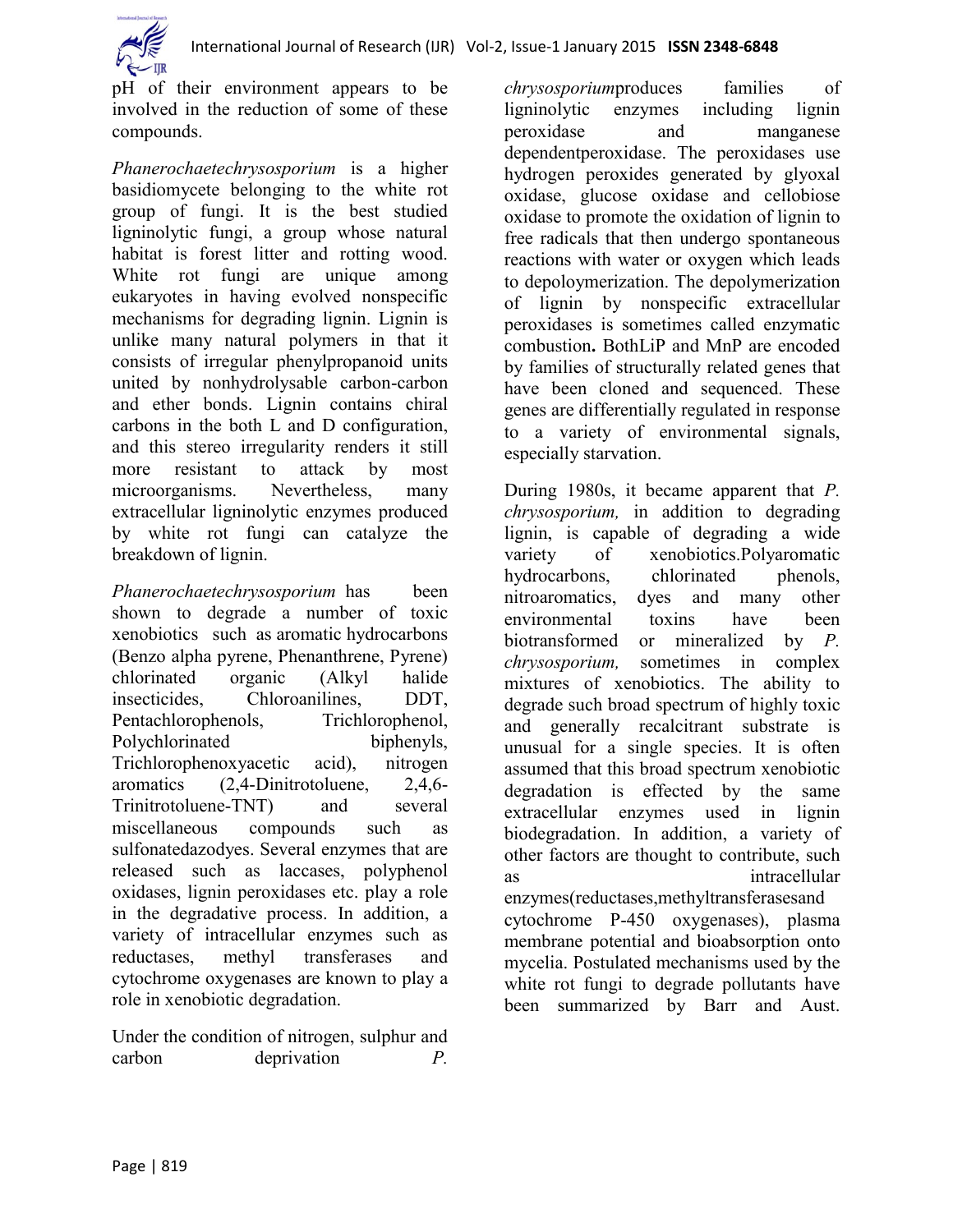

| Type of compound      | <b>Examples</b>                                   |  |
|-----------------------|---------------------------------------------------|--|
| Aromatic hydrocarbons | Benzopyrene, phenanthrene, pyrene                 |  |
| Chlorinated organics  | Alkyl halide insecticide, atrazine, DDT, 2, 4, 5- |  |
|                       | T, aroclor, pentachlorophenol                     |  |
| Nitrogen aromatics    | 2,4-dinitrotoluene, TNT, hexahydro-1,3,5-         |  |
|                       | trinitro-1,3,5-triazine                           |  |
| Miscellaneous         | Dyes                                              |  |

### **Examples of xenobiotics degraded or transformed by** *P. chrysosporium***:**

### **Fungal diversity in biodegradation:**

The attributes that distinguish filamentous fungi from other life forms determine why they are good biodegraders. First, the mycelial growth habit gives a competitive advantage over single cells such as bacteria and yeast, especially with respect to the colonization of insoluble substrates. In 2001, Ansersson and collaborators showed that a brown rot fungi *A. vailantii* was able to efficiently colonize contaminated soil. Fungi can rapidly ramify through substrates, literally digesting their way along by secreting a battery of extracellular degradative enzymes. Hyphalpenetration provides a mechanical adjunct to the chemical break down affected by the secreted enzymes. The high surface to cell ratio characteristics of filaments maximizes

both mechanical and enzymatic contact with the environment. Secondly, the extracellular nature of degradative enzymes enables fungi to tolerate higher concentration of toxic chemicals than would be possible if these compounds had to be brought into the cell. In addition, insoluble compounds that cannot cross the cell membrane are susceptible to attack. Fungi even solubilize low rank coal, a particularly persistent, irregular and complex polymeric substrate, although they do so slowly. Finally, since the relevant enzymes are usually induced by nutritional signals, independent of the target compounds during secondary metabolism, they can act independently of the concentration of the substrate, and their frequently non-specific nature means that they can act on chemically diverse substrate.

| Group       | <b>Species</b>                                      | <b>Substrate</b>                  |  |
|-------------|-----------------------------------------------------|-----------------------------------|--|
| White rot   | Agrocybeaegarita, A. praecox, Coriolopsisgallica,   | Benzanthracene, pyrene,           |  |
| fungi       | Dichomitussqualens, Ganodermaapplanatum, Hypholo    | phenanthene, fluoranthene,        |  |
|             | mafasciculare, Lentinusedodes, Lenzitesbetulina,    | lignite, dinitrotoluene,          |  |
|             | Nematolomafrowardii, Pleurotussajor-caju, P.        | trinitrotoluene, lignite-coal,    |  |
|             | pulmonarius, Pycnoporuscinnabarinus, Stropharia     | pentachlorophenol, dibenzofuran,  |  |
|             | sp., Trameteshirsuta.                               | textile dyes etc.                 |  |
| Mycorrhizal | Morchellaconica, Tylosporafibrilosa.                | Anthracene, fluoranthene, phenant |  |
| fungi       |                                                     | hene, flurobiphenyl.              |  |
| Others      | Agaricusbisporus, Coprinuscomatus, Gleophyllum      | Anthracene, fluoranthene,         |  |
|             | striatum, Marasmiellusrotula. Crinipellisstipitana. | phenanthene, pyrene,              |  |
|             |                                                     | dichlorophenol,                   |  |
|             |                                                     | pentachlorophenol etc.            |  |

#### **Representative xenobiotic-degrading filamentous fungi:**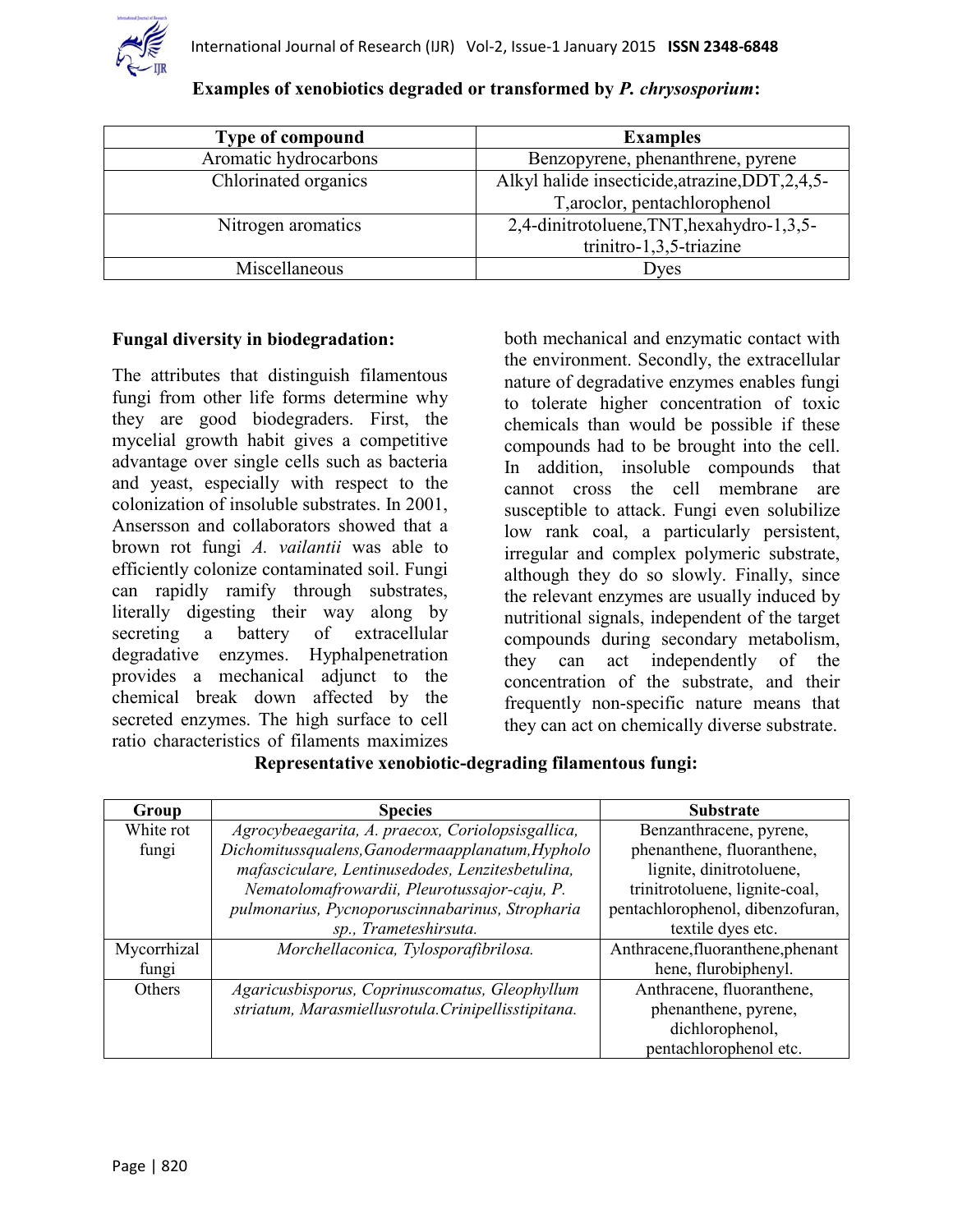There are more than 1500 different species of white rot fungi. In addition, there are thousands of other fungal species loosely categorized as brown rots, dry rots, litter rots, soft rots,mycorrhiza, terricolous and so forth. In recent years, several groups have done comparative studies of white rot fungi with the expectation of finding better lignindegrading systems. Many new species with bioremediation potential have been identified. In a number of cases, these fungi show more practical promise than *P. chrysosporium* since their growth strategies offer better sustainability in natural habits; for example, they do not require constant addition of wood or other substrates. In addition, their enzymatic repertories offer fresh approaches to xenobiotic degradation. In the survey by Gramssetet. al., 58 species from different physioecological groups, viz. wood degrading, wood and straw degrading, terricolous, ectomycorrhizal and mitosporic, were grown in liquid cultures and tested against a battery of polyaromatic hydrocarbons. On average, wood degrading species were best at metabolizing PAH, but competent fungi were found in all five groups. Polyaromatic hydrocarbon conversion was correlated with the production of MnP, peroxidase and laccase.Other fungi that can be used in bioremediation are obviously the members of Zygomycetes e.g., the mucoraceous fungi and the arbuscularmycorrhizal fungi. Aquatic fungi and anaerobic fungi are the other candidates for bioremediation.

*Whiterotfungi:*White rot basidiomycetes that degrade all cell wall polymers are generally considered to be the most effective lignocelluloses degraders. The ligninolytic activityof white rot fungi makes them the most interesting taxa of fungi for use in bioremediation. When used for bioremediation, it is the fungal mycelia and not their fruit bodies that transform lignocellulosic wastes and transform

aromatic pollutants. Two particular white rot species that have received considerable attention are *Pleurotusostreatus* and *Trametesversicolor.* They are both efficient at mineralizing PAHand at degrading polychlorinated biphenyls*. P. ostreatus* are better able to colonize soil than *P. chrysosporium,* and although it is a successful lignin-degrading species, it does not exihibitLiP activity. *P.ostreatus,* does, however, produce several laccaseisozymes encoded by a family of laccase genes. Laccase (p-diphenoldioxygenoxidoreductase) is amember of "blue copper oxidase" family. Many phenols and chlorophenols are transformed by these enzymes to radicals that subsequently undergo spontaneous polymerization. Laccase mediator combinations also show activity against acenaphthene, acenapthylene and anthracene. A purified laccase isolated from *T. versicolor* could oxidise a variety of polyaromatic hydrocarbons in vitro, including anthracene, benzopyrene, fluoranthene and chrysene.

In addition to laccase, an enzyme with properties of both LiP and MnP has been isolated from species of *Pleurotus* and*Bjerkandera***.** This third type of lignin peroxidase has a high affinity for substituted hydroquinones. A cell free system of MnP of the white rot fungus *Nematolomafrowardii* is capable of mineralizing pentachlorophenol, catechol and pyrene.Fungal heme containing peroxidases e.g. LiP. MnP and versatile peroxidase (VP) use hydrogen peroxide to promote the one-electron oxidation of chemicals to free radicals; they are involved in the biodegradation of lignocelluloses and participate to the bioconversion of diverse recalcitrant compounds. Soft rot fungi, on the other hand, are a specialized group of organisms that grow in a localized niche within the secondary wood cell wall and degrade the cell wall polymers slowly.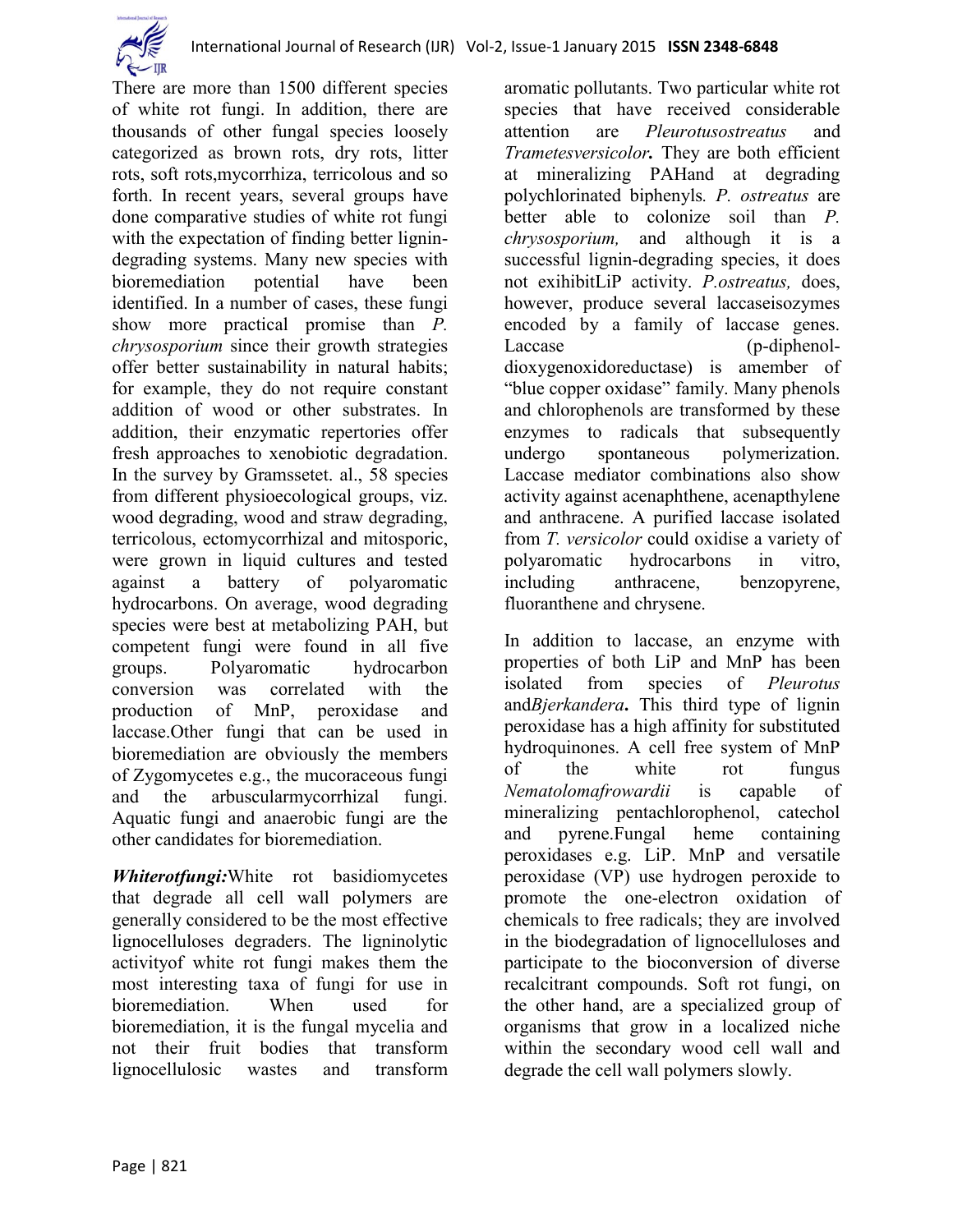

| <b>Name</b> | Mol. Wt.<br>(kDa) | Pi          | <b>Substrates</b>                                                                                                                                              | <b>Redox</b><br>potential(V) |
|-------------|-------------------|-------------|----------------------------------------------------------------------------------------------------------------------------------------------------------------|------------------------------|
| Lip         | 35-48             | $3.1 - 4.7$ | Non-phenolics(veratryl<br>compounds) and phenolic<br>aromatic compounds, organo-<br>pollutants (PAHs,<br>Chlorophenol, nitroaromatics, dyes<br>and explosives) | $1.4 - 1.5$                  |
| MnP         | 38-50             | $2.9 - 7.1$ | Manganese, phenols and non-<br>phenolic lignin moieties via lipid<br>radicals.                                                                                 | $1.0 - 1.2$                  |
| VP          | 43-45             | $3.4 - 3.9$ | Non-phenolic, phenolic, dye<br>substrate and manganese.                                                                                                        | $1.4 - 1.5$                  |

#### **Properties of fungal heme peroxidase**

*Brown rot fungi:* Brown rot fungi degrade the cellulose and hemicellulose components of wood, leaving a residue of modified lignin that is dark brown. Although, they are enormously destructive of wood products, the mechanism of wood decay by brown rot fungi has received far less attention than that of wood decay by white rot fungi. It is believed that early steps in brown rot decay are nonenzymatic.Interestingly, only 6% of all the known wood decay fungi are now known to cause a brown rot and are almost exclusively associated with conifers**.**The ability of brown rots to degrade xenobiotics is relatively a new avenue of research. Current studies have implicated two species of *Gloeophyllum* in the degradation of chlorophenols and *G. trabeum* is active against polyethylene glycol and ciprofloxacin, a fluroquinolone antibiotic. More recently, 12 species of brown rot fungi have been investigated for their ability to degrade DDT. *G. trabecium, Fomitopsispinicola*and*Daedaleadickinsii*sho wed high ability to degrade DDT via a chemical Fenton reaction.No doubt, many other interesting brown rot fungi will be found to demonstrate activity against a spectrum of xenobiotics.

*Litter decomposing fungi:* Litter decomposing fungi are another ecophysiological group of basidiomycetes which play a pivotal role in the ecology of forests since they are deeply involved in wood and litter decomposition, humification,mineralization of soil organic matter. Typical litter basidiomycetes such as species of the genera *Mycena, Clitocybe* and *Collybia* are prominent during the stage of decomposition. Litter decomposing basidiomycete fungi have substantial ability to degrade PAH. *Strophariarugosoannulata* was found to be the most efficient strain of basidiomycete for the removal of a variety of PAHs, doing away with over 85% of them after six weeks in experimental culture. This shows that manganese peroxidase**,** one of the extracellular lignolytic enzymes, is an important component of the degradation that the species performs. In further testing of eight promising basidiomycetous fungi by Steffen et. al, (2007), 60% of all PAHs present were decomposed by *S. rugosoannulata,* again the top-performing species.

Very recently, the involvement of laccases from *Marasmiumquercophilus* and peroxygenases from *Coprinellusradians* in the degradation of PAHs, methylnaphthalenes and dibenzofurans were also reported. The ability of litter decomposing fungi to colonize soil, to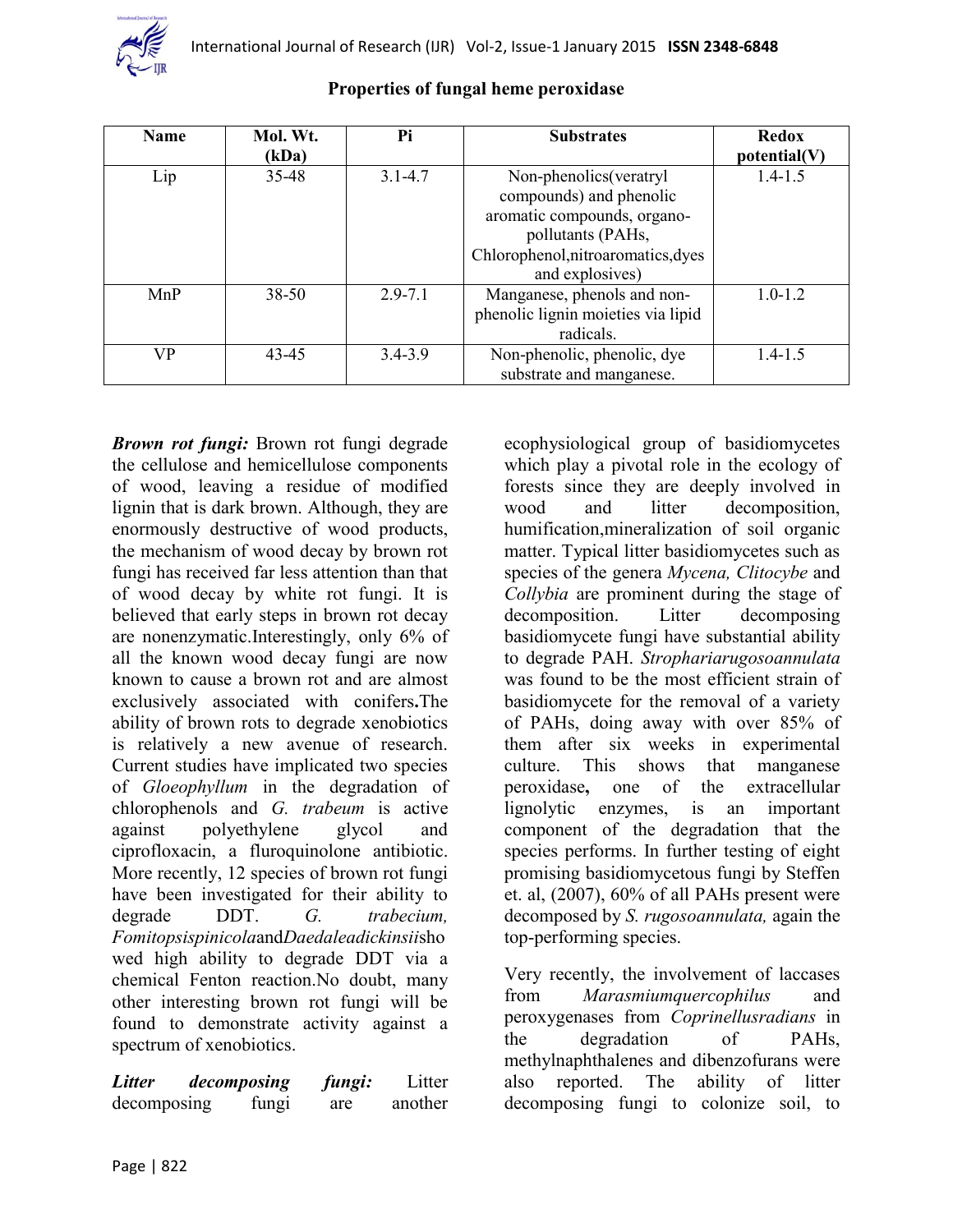

survive there for long periods and to compete with other microorganisms should be considered as ecological features that can make them even more suitable for bioremediation applications comparedwith the wood decomposing fungi which usually prefer to colonize compact wood and have poor capability to grow in different niches such as soil.

*Mycorrhizal fungi***:** Mycorrhizal fungi (both VAM & EC) may benefit plants that grow in contaminated soils providing greater acess to water and nutrients, possibly protecting them from direct contact with the toxic contaminants. The capability to degrade pollutants by mycorrhizal fungi is attributed to the production of a variety of polyphenol oxidases (laccase, catechol oxidase and tyrosinase) and peroxidase.

Fungi attack plastic polymers as well; these come in a wide range of structures as lignins and are acted upon by different fungal species for different polymers. This decomposing ability is perhaps even more impressive than PAH decomposition. It was found that the white rot basidiomycetes known for lignin degradation especially*P. ostreatus*could effectively break down polyacrylimide. *Cladosporiumresinae* was found in another study to also degrade polyurethane. Jecuet. al, (2010) examined polyvinyl alcohol films under a scanning electron microscope and found substantial degradation by fungi, most notably *Aspergillusniger.*Copolymerization with natural polymers such as starch and collagen increase biodegradation. These provide an additional carbon source for the fungi and may also provide access points for the fungi to invade the synthetic polymers.

Sometimes the same fungi that degrade PAHs have been found to remediate toxic metals as well, which are commonly found in the same polluted sites and can reduce the effectiveness of some degradative microorganisms. Hong et. al, (2009) surveyed gas station soil and found strains of *Fusarium* and *Hypocrea*that could degrade one carcinogenic high weight PAH, pyrene, as well as uptake copper and zinc**.** These strains were able to use the pyrene as their sole carbon source.

A few papers discuss the potential applications for fungal bioremediation which were reviewed by Fernandez-Luquenoet. al, (2010). Bioaugmentation involves bringing selections of effective fungi to contaminated sites, either from the lab or from older contaminated sites in which fungi have had ample chance to evolve degradative abilities. Biostimulation is adding nutrients such as N,P,Cu, K or S to stimulate activity of the fungi that are native to the location. Steffen and Hatakka (2002) utilized this method when they added manganese to a mixture of litter decomposing fungi and contaminated soil. A host of organic materials could be added that would contain some of these nutrients as well, such as compost, food waste and sewage sludge. Additionally plants (especially grasses) can be added to increase fungal activity.

Many workers divide bioremediation strategies into three general categories: 1. The target compound is used as a carbon source, 2. The target compound is enzymatically attacked but is not used as a carbon source (co-metabolism), and 3. The target compound is not metabolized at all but is taken up and concentrated within the organism (bioaccumulation). Although, fungi participate in all three strategies, they are often more proficient at co-metabolism and bioaccumulation than at using xenobiotics as sole carbon sources.

## **Conclusion:**

What about the future? Various brown rots, litter rots, aquatic fungi, anaerobic fungi and mycorrhizal fungi, in conjunction with the pollution tolerant plants, all provide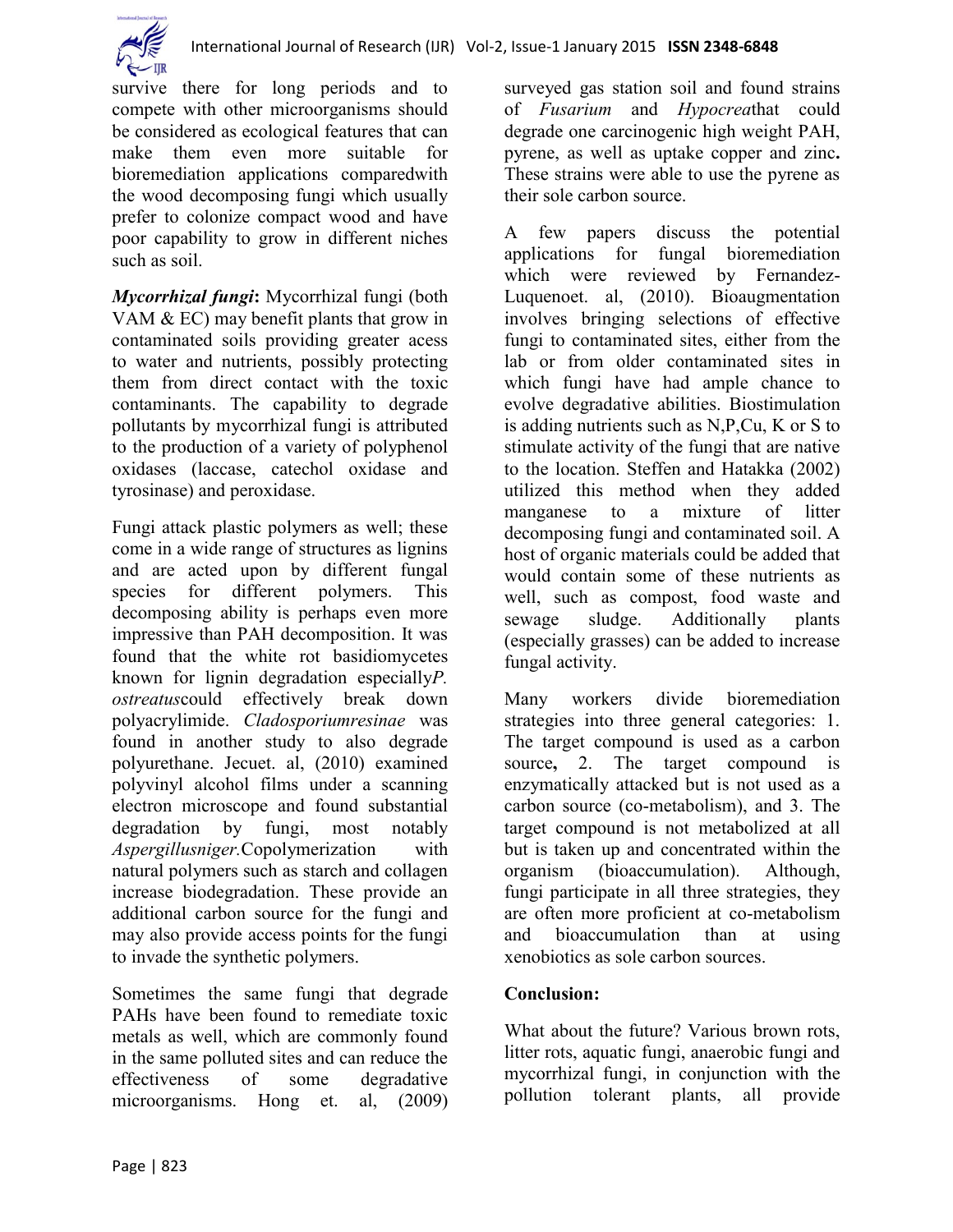

opportunities for new research. Genetic engineering is another frontier. Fungal genes for degradative enzymes can be added to bacteria; alternatively, competent fungi can be modified to grow in an extended range of environments. For example, several groups have investigated the recombinant expression of fungal peroxidases in order to facilitate large scale commercial production of these enzymes. LiP and MnP have been produced in *Aspergillusniger* host and in the insect baculovirus expression system**,** although LiP was not active. Another development is that of large scale DNA sequencing. The US department of energy is using a whole shortgunapproach to sequence the genome of *P. chrysosporium*. The availability of DNA sequence data for the model white rot fungus, coupled with the capacity to build DNA microarrays for transcriptional profiling and gene discovery**,** will provide powerful tools for identifying genes for hitherto undiscovered degradative enzymes from other filamentous fungi.

As we get better at recognizing what can and cannot be done with bioremediation, we will create a menu of choices using a broad range of organisms. In some situations, bioconcentration of toxic wastes is the best we can do. In others, the nonspecificity of the white rot fungi is ideally suited to treating low concentrations of mixed wastes in a nutrient deficient habitat. Yet, in others, anaerobic bacteria are clearly the best candidates. Complete pathways of degradation are more likely to occur through the combined effects of many organisms. For example, cocultures of the bacterium *Stenotrophomonasmaltophila* and the fungus *Penicilliumjanthinellum* degrade high molecular weight polycyclic aromatic hydrocarbons more efficiently than does either microorganism alone.

Judicious combinations of chemical and physical processes with biological schemes also offer promise. Filamentous fungi, yeasts and nonphotosynthetic bacteria are

the workhouses of biological degradation. Therefore, it is ironic that the popular press has chosen the word "green" to describe environmentally friendly technologies such as bioremediation. Decidedly not green in color and most certainly underappreciated, the fungi possess the most varied and most efficient battery of depolymerizing enzymes of all decomposers. When joined with their bacterial brethren in cooperative catabolism, fungal-bacterial consortia will foster the ecological recovery of contaminated habitats world-wide. Filamentous fungi will always be the major players in the "greening" of toxic waste sites and other polluted habitats. It is also clear that different ecophysiological groups of fungi are strictly interconnected creating communities that underpin survival and productivity of the different ecosystems. In addition, it appears that the redundancy of biodegradation capacity of different groups of fungi is essential to compensate for the depletion of microbial communities due to soil contamination and hence, it is a key aspect for the ecosystem recovery. Further, efforts are needed to better understand how the soil ecosystem works as a whole. A better knowledge of the complexity of this heterogeneous environment and of the interactions between different organisms present in the soil will make it possible to formulate more effective bioremediation strategies.

Fungi have been shown to even solubilize partially coal, a highly polymeric substance more complex than lignin. There is no doubt, therefore, regarding fungi being harnessed more and more in environmental bioremediation work in future.

### **References:**

[1.] Fernandez-Luqueno (2010) Microbial communities to mitigate contamination of PAHs in soil- possibilities and challenges: a review. Environmental Pollution Science Research 10: 11-30